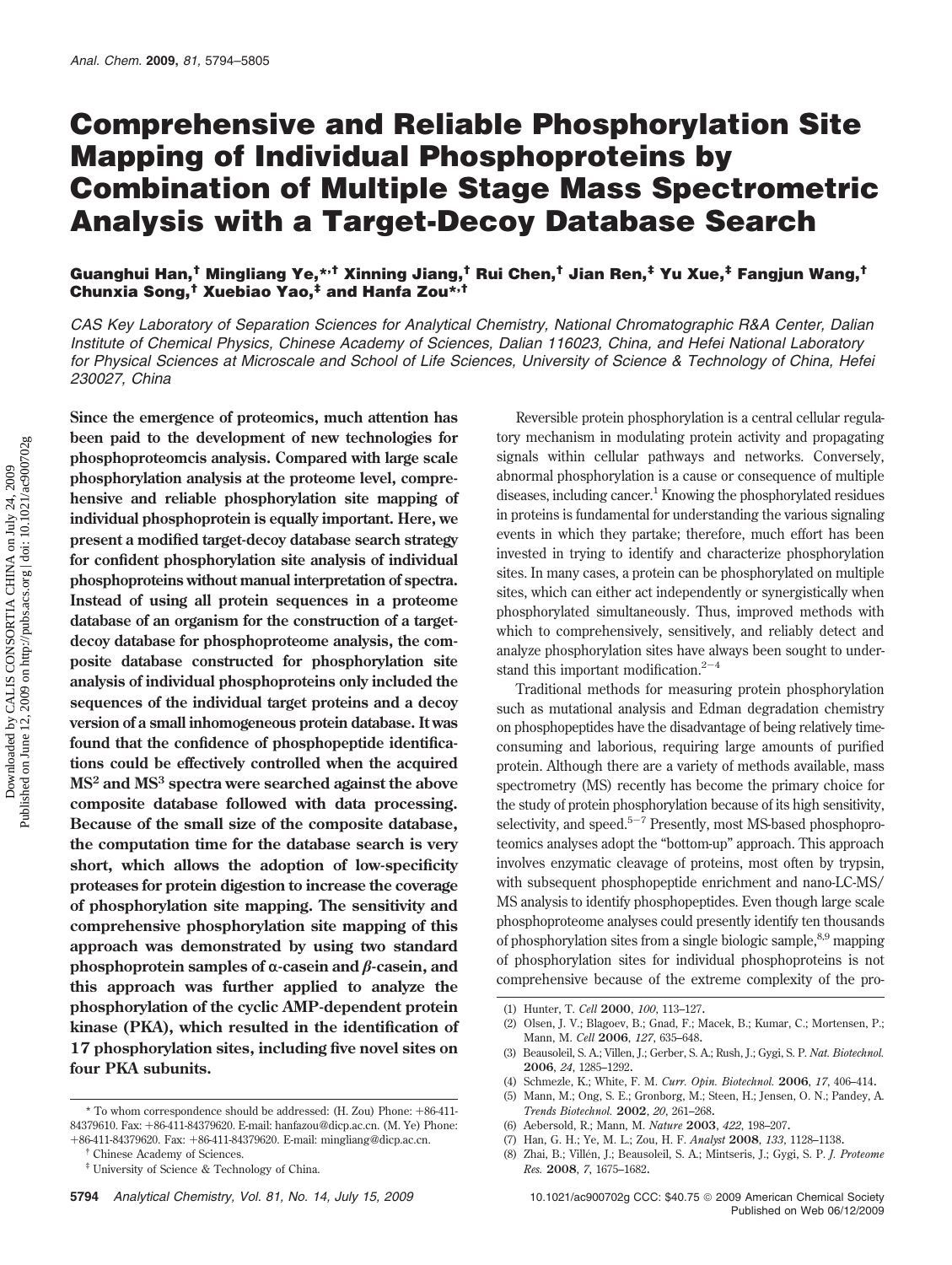teome sample.<sup>10,11</sup> For example, only two phosphorylation sites on period 2 protein could be identified by large-scale phosphoproteome analysis of the sample, while detailed analysis of the individual phosphoprotein resulted in detection of more than 20 in vivo phosphorylation sites.<sup>12</sup> Therefore, in order to comprehensively and reliably localize phosphorylation sites of some individual phosphoproteins, detailed analysis of a sample containing only one or a few phosphoproteins is desirable.

The most challenge step for the mapping of phosphorylation sites on individual phosphoproteins is how to confidently identify phosphopeptides. Phosphopeptide identification is based on peptide fragmentation by collisionally activated tandem mass spectrometry (MS/MS or MS<sup>2</sup>). However, the MS<sup>2</sup> spectra for phosphopeptides often lack enough fragment peaks due to neural loss of  $H_3PO_4$ , and the assignment of phosphorylation sites was ambiguous in most instances when the peptides contain several potential phosphorylation sites.<sup>13</sup> Therefore, manual interpretation is often used to localize the phosphorylation sites.14 However, this is a very time-consuming and laborintensive procedure that has become impractical because data sets have grown in size. In addition, success of this strategy strongly depends on personal experience to analyze the data sets. Thus, the obtained results are typically not objective, and confidence of identification is hard to control. To circumvent these limitations, Schlosser et al. $^{12}$  have developed a novel score scheme for in-depth analysis of individual phosphoproteins. In their scoring scheme, the approach that an expert mass spectrometrist would use for manual interpretation of phosphopeptide MS2 spectra was mimiced. It was demonstrated that their scheme was very useful in assisting phosphorylated site mapping. Because of low quality of MS<sup>2</sup> spectra for phosphopeptides, their scheme still lacks enough sensitivity. As supplementary to  $MS^2$ , a neutral loss peak could be further fragmented to generate MS<sup>3</sup> spectrum, and more fragment information could be obtained. Some phosphopeptides that could not be identified by MS<sup>2</sup> were successfully identified by MS3 . <sup>15</sup>-<sup>17</sup> MS<sup>3</sup> spectra were demonstrated to be beneficial for phosphoproteome analysis, especially when the peptide assignments derived from MS<sup>2</sup> and MS<sup>3</sup> were combined.<sup>18,19</sup> Therefore, combinational usage of  $MS<sup>2</sup>$  and  $MS<sup>3</sup>$  should also lead

- (9) Bodenmiller, B.; Malmstrom, J.; Gerrits, B.; Campbell, D.; Lam, H.; Schmidt, A.; Rinner, O.; Mueller, L. N.; Shannon, P. T.; Pedrioli, P. G.; Panse, C.; Lee, H. K.; Schlapbach, R.; Aebersold, R. *Mol. Syst. Biol.* **2007**, *3*, 11.
- (10) Graham, M. E.; Anggono, V.; Bache, N.; Larsen, M. R.; Craft, G. E.; Robinson, P. J. *J. Biol. Chem.* **2007**, *282*, 14695–14707.
- (11) Craft, G. E.; Graham, M. E.; Bache, N.; Larsen, M. R.; Robinson, P. J. *Mol. Cell. Proteomics* **2008**, *7*, 1146–1161.
- (12) Schlosser, A.; Vanselow, J. T.; Kramer, A. *Anal. Chem.* **2007**, *79*, 7439– 7449.
- (13) Edelson-Averbukh, M.; Pipkorn, R.; Lehmann, W. D. *Anal. Chem.* **2007**, *79*, 3476–3486.
- (14) Schlosser, A.; Vanselow, J. T.; Kramer, A. *Anal. Chem.* **2005**, *77*, 5243– 5250.
- (15) Beausoleil, S. A.; Jedrychowski, M.; Schwartz, D.; Elias, J. E.; Villen, J.; Li, J. X.; Cohn, M. A.; Cantley, L. C.; Gygi, S. P. *Proc. Natl. Acad. Sci. U. S. A.* **2004**, *101*, 12130–2135.
- (16) Olsen, J. V.; Mann, M.H *Proc. Natl. Acad. Sci. U. S. A.* **2004**, *101*, 13417– 13422.
- (17) Lee, J.; Xu, Y.; Chen, Y.; Sprung, R.; Kim, S. C.; Xie, S.; Zhao, Y. *Mol. Cell. Proteomics* **2007**, *6*, 669–676.
- (18) Jiang, X.; Han, G.; Feng, S.; Jiang, X.; Ye, M.; Yao, X.; Zou, H. *J. Proteome Res.* **2008**, *7*, 1640–1649.
- (19) Ulintz, P. J.; Bodenmiller, B.; Andrews, P. C.; Aebersold, R.; Nesvizhskii, A. I. *Mol. Cell. Proteomics* **2008**, *7*, 71–87.

to more confident and more sensitive mapping of phosphorylation sites for individual phosphoproteins in a less complex sample.

Target-decoy search is a good approach for the evaluation of the confidence of peptide identification for proteome analysis.<sup>3,20,21</sup> After database searching against a composite protein database, including target (forward) and decoy (reversed) sequences of all proteins in the proteome of an organism, a false discovery rate (FDR) can be easily determined through the number of decoy identifications. Using the target-decoy search strategy for the acquired spectra, a data set of peptide identifications with low FDR (for example, 2%) could be easily established through postsearch filtering with easily accessible criteria. In order to circumvent labor-intensive manual validation and control the confidence of phosphopeptide identification, the target-decoy approach was successfully applied for phosphoproteome analysis. For large-scale analysis, a high-accuracy mass spectrometer incorporated with a  $MS<sup>2</sup>$  target-decoy search strategy<sup>2,3</sup> and a low-accuracy mass spectrometer (such as ion trap mass spectrometer) with a MS<sup>2</sup>/ MS<sup>3</sup> target-decoy search strategy<sup>18,19,22</sup> have been reported to obtain high confident phosphopeptide identification and precise site location without manual validation. However, to the best of our knowledge, a MS<sup>2</sup>/MS<sup>3</sup> target-decoy search strategy for comprehensive mapping of phosphorylation sites on individual phosphoproteins has not been reported.

Here, we present a methodology for confident phosphorylation site analysis of individual phosphoproteins by a MS<sup>2</sup>/MS<sup>3</sup> targetdecoy strategy. Instead of using all protein sequences in a proteome database of an organism for the construction of a target-decoy database for phosphoproteome analysis, the composite database constructed for phosphorylation site analysis of individual phosphoproteins only included the sequences of the target individual protein(s) and a decoy version of a small inhomogeneous protein database. The effectiveness of using the above small composite database to control the confidence of phosphopeptide identifications for the analysis of individual phosphoproteins was demonstrated by analysis of phosphorylation sites of  $\alpha$ -casein and  $\beta$ -casein. Because of the extremely slow database searching when low-specificity proteases are applied, phosphoproteome analysis is limited to using highspecific proteases like trypsin for digestion of proteins. However, the composite database for phosphorylation site mapping of individual proteins is much smaller, and the database search is much faster. Thus, low-specificity proteases could be applied to increase the coverage of phosphorylation site mapping. In combination with a multiprotease digestion approach, phosphorylation sites of  $\alpha$ -casein and  $\beta$ -casein can be comprehensively, sensitively, and reliably detected and located. It was further applied to analyze phosphorylation of the cyclic AMPdependent protein kinase (PKA), and 17 phosphorylation sites were confidently located on four PKA subunits. As the confidence of phosphopeptide identification could be easily controlled with the target-decoy approach, no manual inter-

- (21) Lu, B. W.; Ruse, C.; Xu, T.; Park, S. K.; Yates, J. *Anal. Chem.* **2007**, *79*, 1301–1310.
- (22) Han, G. H.; Ye, M. L.; Zhou, H. J.; Jiang, X. N.; Feng, S.; Jiang, X. G.; Tian, R. J.; Wan, D. F.; Zou, H. F.; Gu, J. R. *Proteomics* **2008**, *8*, 1346–1361.

<sup>(20)</sup> Elias, J. E.; Gygi, S. P. *Nat. Methods* **2007**, *4*, 207–214.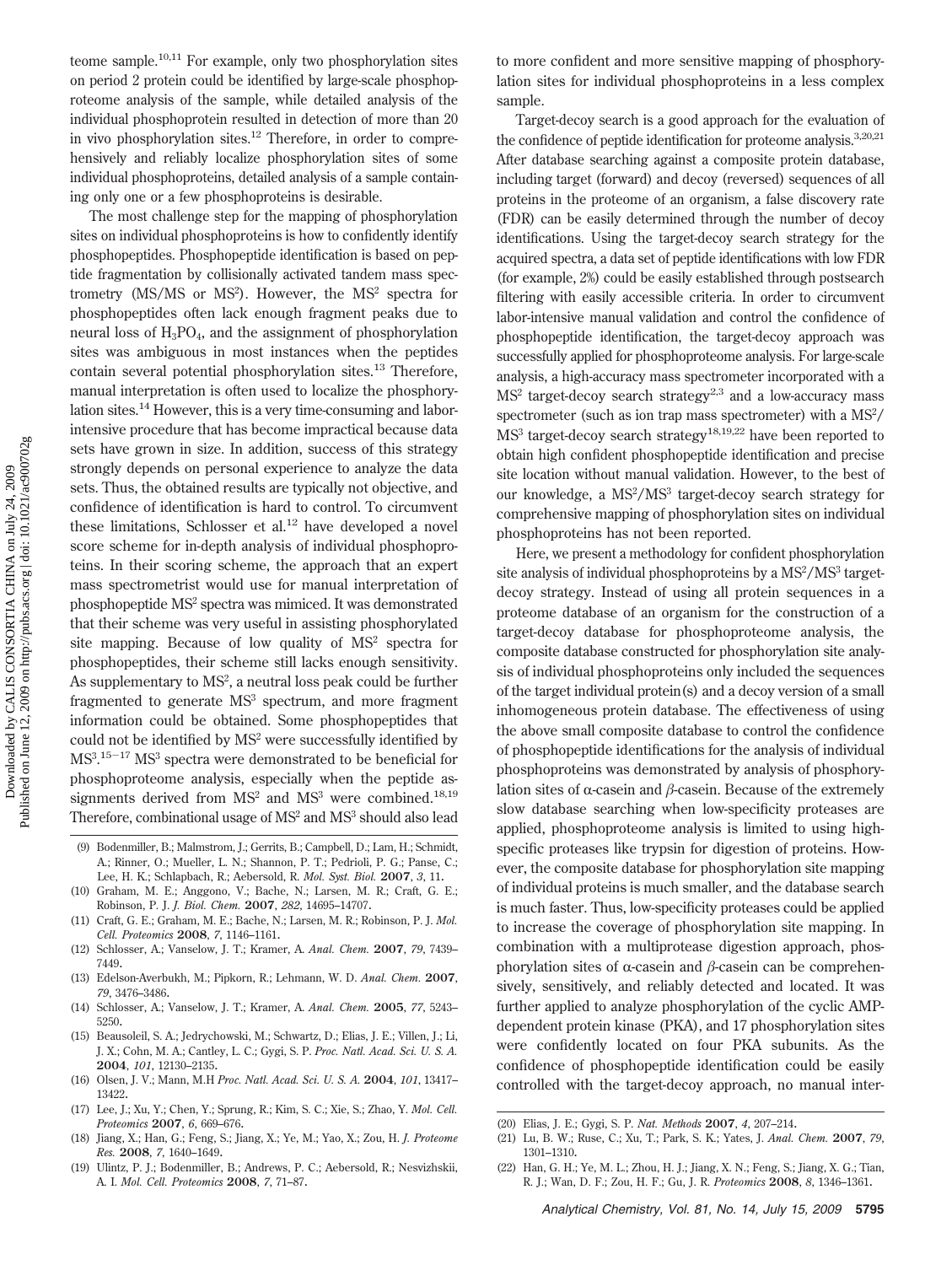pretation of MS spectra is required, which allows this approach to be used more easily and simply.

# **EXPERIMENTAL SECTION**

**Chemicals and Materials.** All water used in this experiment was prepared using a Milli-Q system (Millipore, Bedford, MA). A  $\rm ZipTip_{C18}$  pipet tip was purchased from Millipore. Dithiothreitol (DTT), ammonium bicarbonate ( $NH<sub>4</sub>HCO<sub>3</sub>$ ), and iodoacetamide (IAA) were all purchased from Bio-Rad (Hercules, CA). Formic acid (FA) and acetonitrile (ACN) were obtained from Aldrich (Milwaukee, WI). Urea, trifluoroacetic acid (TFA), sodium chloride (NaCl),  $\alpha$ -casein,  $\beta$ -casein, thermolysin, trypsin (TPCK-treated, proteomics grade), and cyclic AMP-dependent protein kinase (from bovine heart) were all purchased from Sigma (St. Louis, MO); elastase, proteinase K (PCR grade), and endoproteinase Glu-C (sequencing grade) were from Roche (Mannheim, Germany). All chemicals were of analytical grade except acetonitrile, which was of HPLC grade.

**Proteolytic Cleavage.** For  $\alpha$ -casein and  $\beta$ -casein, a total of 25  $\mu$ g of protein was diluted to 100  $\mu$ L with 0.1 M NH<sub>4</sub>HCO<sub>3</sub> (pH 8), and then divided into 5 aliquots. About 0.2 *µ*g of each protease was used for digestion, respectively. The digestions with trypsin, elastase, proteinase K, Glu-C, and thermolysin were performed overnight at 37 °C in 0.1 M NH<sub>4</sub>HCO<sub>3</sub> (pH 8) for 18 h. All digests were dried in a vacuum concentrator and redissolved in 20 *µ*L of 80% ACN, 6% TFA and then subjected to phosphopeptide enrichment.

For digestion of a cyclic AMP-dependent protein kinase (PKA) sample, a total of 100  $\mu$ g of protein was diluted to 20  $\mu$ L with a solution containing 8 M urea and 50 mM Tris-HCl at pH 8.3 and then divided into 5 aliquots. After that, 0.4 *µ*L of 1 M DTT was added to each solution. The protein solutions were incubated at 56 °C for 45 min, and then 2 *µ*L of 1 M IAA was added and incubated for an additional 30 min at room temperature in darkness. The protein solutions were diluted by 10-fold with 0.1 M  $NH<sub>4</sub>HCO<sub>3</sub>$  (pH 8) for trypsin, elastase, proteinase K, Glu-C, and thermolysin digestion. About 0.8 *µ*g of each protease was used for digestion. The digestions with trypsin, elastase, proteinase K, Glu-C, and thermolysin were performed overnight at 37 °C in 0.1 M NH<sub>4</sub>HCO<sub>3</sub> (pH 8) for 18 h. After incubation,  $2.5 \mu L$  of each digest was dispensed into a clean tube, and then desalted with  $\mathbb{Z}$ ipTip<sub>C18</sub> as product's instruction for protein identification by LC-MS<sup>2</sup>, respectively. Another 30  $\mu$ L of each digest was dried in a vacuum concentrator and redissolved in 40 *µ*L of 80% ACN, 6% TFA and then subjected to phosphopeptides enrichment.

**Enrichment of Phosphopeptides.** Immobilized titanium ion affinity chromatography  $(Ti^{4+}-IMAC)$  using phosphonate groups as chelating groups is a new generation of IMAC with high specificity for phosphopeptides.<sup>23</sup> Phosphopeptides in the above peptide mixtures were separately enriched by  $Ti^{4+}$ -IMAC as follows. The peptide mixture was first incubated with 10 *µ*L of  $Ti<sup>4+</sup>$ -IMAC beads (homemade, 10 mg mL<sup>-1</sup>) in a loading buffer (80% ACN, 6% TFA) with a vibration of 30 min. The supernatant was removed after centrifugation, and the beads with captured phosphopeptides were washed with 50 *µ*L of two washing buffers (50% ACN, 6% TFA containing 200 mM NaCl as washing buffer 1; 30% ACN, 0.1% TFA as washing buffer 2). The bound phosphopeptides were then eluted with 20  $\mu$ L of 10% NH<sub>3</sub> · H<sub>2</sub>O under sonication for 10 min. After centrifugation at 20000 g for 5 min, the supernatant was collected and lyophilized to dryness for phosphorylation analysis by LC-MS<sup>2</sup>-MS<sup>3</sup>.

Mass Spectrometric Analysis. Nano-LC-MS<sup>2</sup>-MS<sup>3</sup> was performed on a nano-RPLC-MS/MS system. A Finnigan surveyor MS pump (Thermo Electron Finnigan, San Jose, CA) was used to deliver the mobile phase. For the capillary separation column, one end of the fused silica capillary (75  $\mu$ m i.d.  $\times$  120 mm length) was manually pulled to a fine point, ∼5 *µ*m, with a flame torch. The column was in-house packed with  $C_{18}$  AQ beads (5 *µ*m, 120 Å) from Michrom BioResources (Auburn, CA) using a pneumatic pump. The nano-RPLC column was directly coupled to a LTQ linear ion trap mass spectrometer from Thermo Finnigan with a nanospray source. The mobile phase consisted of mobile phase A,  $0.1\%$  formic acid  $(v/v)$  in H2O, and mobile phase B, 0.1% (v/v) formic acid in acetonitrile.

The samples were manually loaded onto the  $C_{18}$  capillary column using a  $75 \mu m$  i.d.  $\times 220$  mm length empty capillary as sample loop first, and then the reversed phase gradient was executed from 5% to 35% mobile phase B in 60 min at about 200 nL/min. A Finnigan LTQ linear ion trap mass spectrometer equipped with an ESI nanospray source was used for the MS experiment with an ion transfer capillary at 180 °C, and a voltage of 1.8 kV was applied to the cross. The LTQ instrument was operated in positive ion mode. Normalized collision energy was 35%. System control and data collection were done by Xcalibur software version 1.4. For protein identifications of PKA samples, one microscan was set for each MS and MS<sup>2</sup> scan. All MS and MS<sup>2</sup> spectra were acquired in the data-dependent mode. The mass spectrometer was set such that one full MS scan was followed by six  $MS<sup>2</sup>$  scans on the six most intense ions. The Dynamic Exclusion was set as follows: repeat count 2, repeat duration 30 s, and exclusion duration 90 s. For phosphorylation analysis of all samples, the mass spectrometer was set so that one full MS scan was followed by three MS<sup>2</sup> scans and three neutral loss  $MS<sup>3</sup>$  scans with the following Dynamic Exclusion settings: repeat count 2, repeat duration 30 s, exclusion duration 60 s. The detection of phosphopeptides was performed in which the mass spectrometer was set as a full scan MS followed by three data-dependent MS<sup>2</sup>. A subsequent MS3 spectrum was automatically triggered when one of the 10 most intense peaks from the  $MS<sup>2</sup>$  spectrum corresponded to a neutral loss event of 98, 49, and  $32.7 \pm 1$  Da for the precursor ion with  $1+, 2+, 3+$  charge states, respectively.

**Database Searching and Data Analysis.** The peak lists for MS2 and MS3 spectra were generated from the raw data by Bioworks 3.2 (Thermo Electron) with the following parameters: mass range, 600-3500 Da; intensity threshold, 1000; precursor ion tolerance, 1.4 Da; group scan, 1; minimum group count, 1; and minimum ion count, 10.

For identification of proteins from PKA samples, the acquired MS2 spectra were searched using Sequest (version 0.27) against a composite database including a bovine protein database and its reversed version with the following parameters: precursor-ion mass tolerance, 2 Da; fragment-ion mass tolerance, 1 Da;

<sup>(23)</sup> Yu, Z. Y.; Han, G. H.; Ye, M. L.; Sun, S. T.; Jiang, X. N.; Chen, R.; Wang, F. J.; Wu, R. A.; Zou, H. F. *Anal. Chim. Acta* **2009**, *636*, 34–41.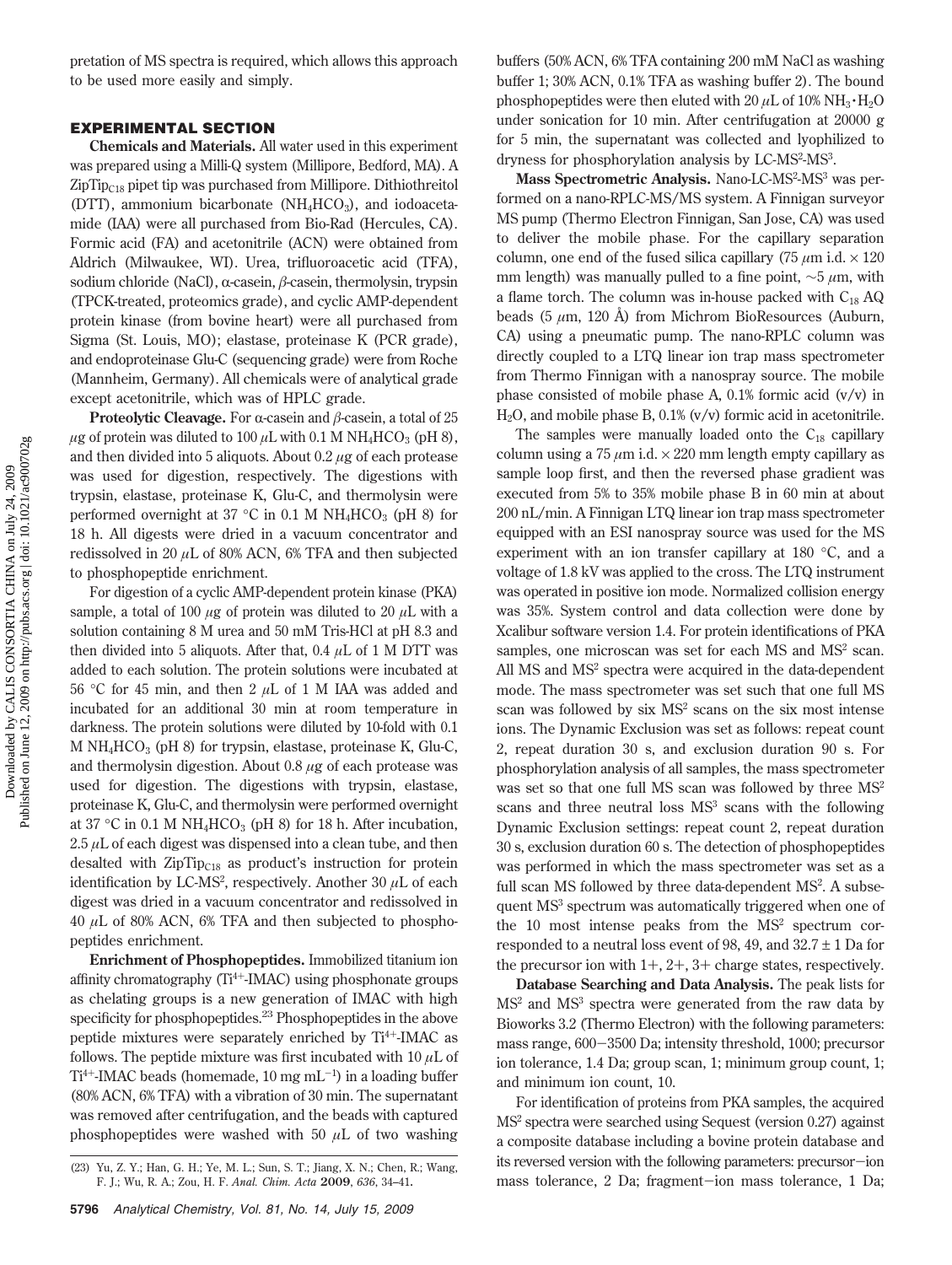# **Table 1. Cleavage Sites of the Proteases**

| enzyme name  | offset | cleavage sites | sites without cleavage |
|--------------|--------|----------------|------------------------|
| $Glu-C$      | after  | E              |                        |
| trypsin      | after  | KR             |                        |
| elastase     | after  | <b>ALIVGS</b>  | -                      |
| thermolysin  | before | <b>LEIVMA</b>  |                        |
| proteinase K |        |                |                        |
|              |        |                |                        |

enzyme, set as shown in Table 1; missed cleavages, 2; and static modification, Cys (+57). Dynamic modifications were set for oxidized Met (+16). The bovine database was a bovine proteome sequence database (ipi.BOVIN.v3.32.fasta) from the European Bioinformatics Institute, which included 32947 entries (ftp:// ftp.ebi.ac.uk/pub/databases/IPI/current/). For identification of proteins, the following criteria were used: cross-correlation values  $(Xcorr) \ge 2.0, 2.5,$  and 3.8 for singly, doubly, and triply charged peptides,<sup>24</sup> respectively, and increases in the values of  $\Delta$ Cn until  $FDR \leq 2\%$ .

For phosphorylation analysis, the  $MS<sup>2</sup>$  and  $MS<sup>3</sup>$  spectra were searched using Sequest (version 0.27) against a composite database, including  $\alpha$ -S1-casein,  $\alpha$ -S2-casein,  $\beta$ -casein sequences (or sequences of identified background proteins or PKA subunits for PKA samples), and a reversed yeast database (1000 entries as the decoy database) with the following parameters: precursor-ion mass tolerance, 2 Da; fragment-ion mass tolerance, 1 Da; enzyme, set as shown in Table 1; missed cleavages, 2; and static modification, none for casein and Cys  $(+57)$  for PKA. For searching MS<sup>2</sup> data, dynamic modifications were set for oxidized Met  $(+16)$ , phosphorylated Ser, Thr, and Tyr  $(+80)$ . For searching MS<sup>3</sup> data, besides the above set, dynamic modifications were also set for water loss on Ser and Thr  $(-18)$ . For phosphopeptides identified by MS<sup>2</sup>, the follow-<br>ing exitation wave used. Near  $> 2.0$ ,  $2.5$  and  $2.8$  for singly ing criteria were used: Xcorr  $\geq 2.0$ , 2.5, and 3.8 for singly, doubly, and triply charged peptides, $^{24}$  respectively, and increases in the values of  $\Delta$ Cn until FDR  $\leq$  2% or minimum FDR. For phosphopeptide identification by matching the assigned sequences derived from MS<sup>2</sup> and MS<sup>3</sup> data, a homemade software named APIVASE<sup>18</sup> (automatic phosphopeptide identification validating algorithm for Sequest) was applied to validate the identifications. APIVASE is available free for academic users from http://bioanalysis.dicp.ac.cn/proteomics/ software/APIVASE.html. This approach was termed the MS<sup>2</sup>/ MS<sup>3</sup> target-decoy database search approach or MS<sup>2</sup>/MS<sup>3</sup> approach in short. Briefly, there are five steps in the  $MS<sup>2</sup>/$ MS<sup>3</sup> approach: (1) evaluation of the charge state to remove invalid  $MS<sup>2</sup>/MS<sup>3</sup>$  pairs, (2) performing  $MS<sup>2</sup>$  and  $MS<sup>3</sup>$  targetdecoy database searches separately, (3) reassignment of the peptide scores in Sequest output to generate a list of peptide identifications for pair of MS<sup>2</sup>/MS<sup>3</sup> spectra, (4) filtering candidate phosphopeptides with new defined parameters (Rank'm, ∆Cn'm and Xcorr's) to achieve phosphopeptide identification with specific FDR, and (5) the phosphorylation site localizations were determined by Tscore as described by Jiang et al.<sup>18</sup> In this study, to achieve FDR  $\leq$  2%, cutoff filters such as Rank'm, ∆Cn'm, and Xcorr's were used to filter the data.

## Table 2. Phosphorylation Sites of α-Casein Identified **by Different Approaches**

|                |                                                                                                    | MS <sup>2</sup> /MS <sup>3</sup> |  |  | $\mathrm{MS}^2$            |                 |         |
|----------------|----------------------------------------------------------------------------------------------------|----------------------------------|--|--|----------------------------|-----------------|---------|
|                | $\alpha$ -casein                                                                                   | trypsin                          |  |  | Glu-C elastase thermolysin | proteinase<br>K | trypsin |
| S1             | $S56^{a,b}$<br>$S61^{a,b}$<br>$S63^{a,b}$<br>$T64^b$<br>$S79^a$<br>S81 <sup>a</sup>                |                                  |  |  |                            |                 |         |
| S <sub>2</sub> | $S82^a$<br>$S83^a$<br>$S90^a$<br>S103 <sup>c</sup><br>\$130 <sup>a</sup><br>$S23^a$<br>$S24^{a,b}$ |                                  |  |  |                            |                 |         |
|                | $S25^{a,b}$<br>$S28^b$<br>$S31^{a,b}$<br>$S46^a$<br>$S71^a$<br>$S72^a$                             |                                  |  |  |                            |                 |         |
|                | $S73^a$<br>$S76^a$<br>$S144^{a,b}$<br>$T145^b$<br>$S146^{a,b}$<br>$S150^b$                         |                                  |  |  |                            |                 |         |
|                | T153 <sup>c</sup><br>$S158^a$                                                                      |                                  |  |  |                            |                 |         |

*a* Phosphorylation site information from ExPasy (http://www.expasy.org). *b* Phosphorylation site information from Phospho.ELM (http:// phospho.elm.eu.org). *<sup>c</sup>* Phosphorylation sites localized in this study but not reported previously.

#### Table 3. Phosphorylation Sites of  $\beta$ -Casein Identified **by Different Approaches**

|                                                                                                                                                                                              | MS <sup>2</sup> /MS <sup>3</sup> |  |  |                                                 |  | MS <sup>2</sup> |
|----------------------------------------------------------------------------------------------------------------------------------------------------------------------------------------------|----------------------------------|--|--|-------------------------------------------------|--|-----------------|
| $\beta$ -casein                                                                                                                                                                              |                                  |  |  | trypsin Glu-C elastase proteinase K thermolysin |  | trypsin         |
| $\mathrm{S30}^{a,b}$<br>$\mathbf{S32}^{a,b}$<br>$S33^{a,b}$<br>$S34^{a,b}$<br>S37 <sup>b</sup><br>S50 <sup>a</sup><br>$T56^b$<br>$S111^c$<br>S137c<br>S139 <sup>b</sup><br>S181 <sup>c</sup> |                                  |  |  |                                                 |  |                 |

*<sup>a</sup>* PhosphorylationsiteinformationfromExPasy(http://www.expasy.org). *<sup>b</sup>* Phosphorylation site information from Phospho.ELM (http:// phospho.elm.eu.org). *<sup>c</sup>* Phosphorylation sites localized in this study but not reported previuosly.

## **RESULTS AND DISCUSSION**

Because of the well-characterized phosphorylation sites, two standard phosphoprotein samples,  $\alpha$ -casein (P02662 and P02663) and  $\beta$ -casein (P02666), were chosen to test our methodology. In order to evaluate the performance of the phosphorylation site analysis, four standard measurements of accuracy (*Ac*), sensitivity (*Sn*), specificity (*Sp*), and the Mathew correlation coefficient (*MCC*) were used.25 In this work, the known phosphorylation sites of casein from ExPasy  $(\text{http://www.expasy.org})$  and Phospho.ELM<sup>26</sup> (http://phospho.e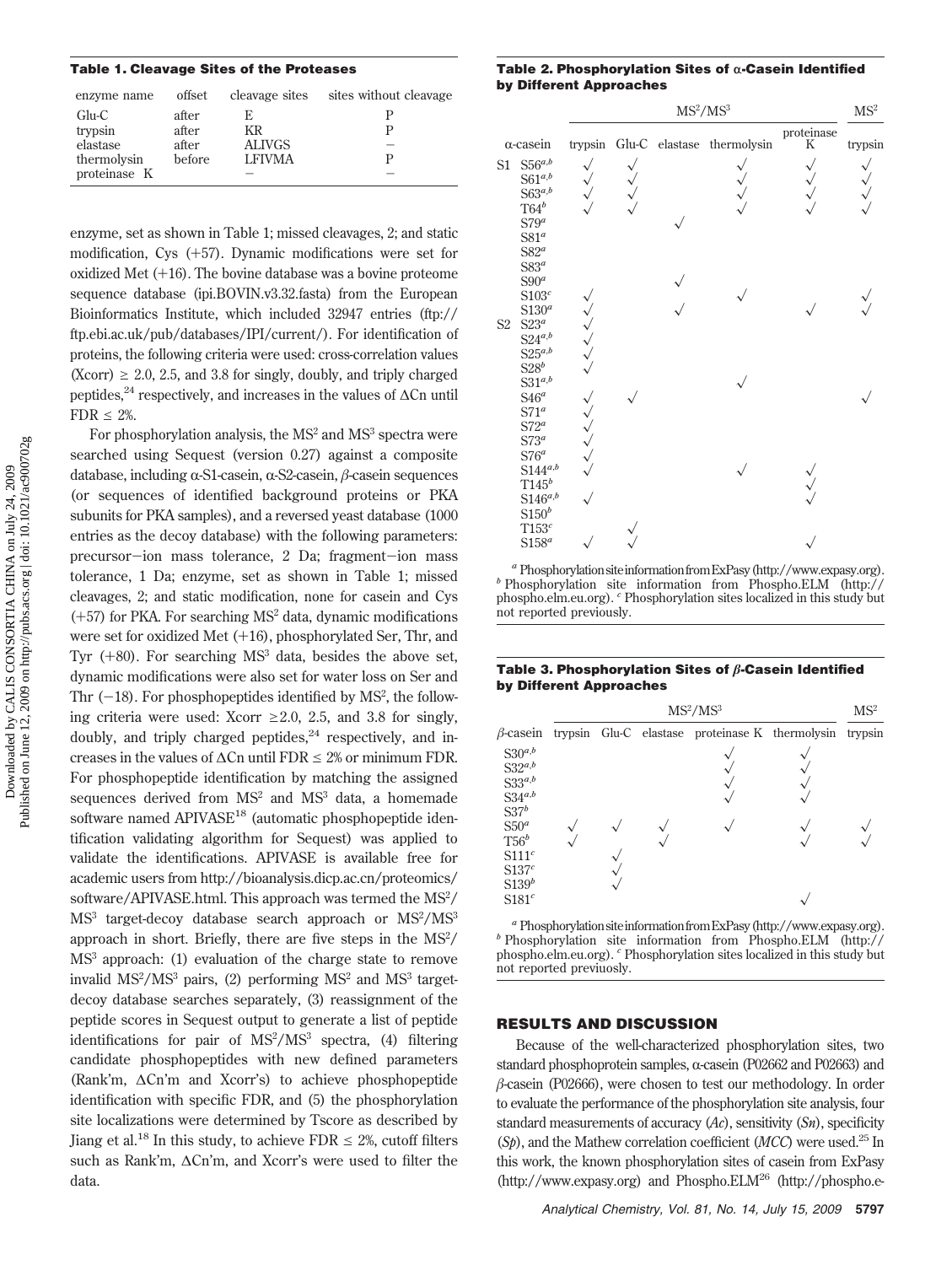lm.eu.org) were regarded as positive sites (see Table 2 for the phosphorylation sites of  $\alpha$ -casein and Table 3 for the phosphorylation sites of  $\beta$ -casein), while all the other (S, T, and Y) sites in the sequences of casein were regarded as negative sites. For the sites which were identified as positive, known phosphorylation ones were defined as true positives (TP), while the others were defined as false positives (FP). For the sites that were identified as negative, real positive sites were defined as false negatives (FN), while the others were called true negatives (TN). Four standard measurements of Ac, Sn, Sp, and MCC were defined as follows<sup>25</sup>

$$
Sn = \frac{TP}{TP + FN}
$$

$$
Sp = \frac{TN}{TN + FP}
$$

$$
Ac = \frac{TP + TN}{TP + FP + TN + FN}
$$

 $MCC =$ 

|  | $(TP \times TN) - (FN \times FP)$ |                                                                       |
|--|-----------------------------------|-----------------------------------------------------------------------|
|  |                                   | $\sqrt{(TP + FN)} \times (TN + FP) \times (TP + FP) \times (TN + FN)$ |

*Sn* and *Sp* illustrate correct identification ratios of positive and negative sites, respectively, and *Ac* illustrates correct identification ratios of positive and negative sites. Larger values of *Sn*, *Sp*, and *Ac* stand for more correct identification, in other words, better performance for phosphorylation site localization. However, when the number of positive and negative data differ too much from each other, *MCC* should be calculated to assess the identification performance. The value of  $MCC$  ranges from  $-1$  to 1, and larger *MCC* values also stands for better identification performance.<sup>25</sup>

The MS<sup>2</sup> spectra for phosphopeptides often lack enough fragment peaks due to neural loss of  $H_3PO_4$ , and manual interpretation is used to verify phosphopeptide identification for mapping of phosphorylation sites in individual phosphoproteins.<sup>27</sup> Only expert mass spectrometrists could effectively identify the phosphopeptides via manual interpretation. Even worse, confidence of the identifications is unknown, and results are not objective. The target-decoy database search is a popular approach for controlling the confidence of peptide identification in proteome analysis. $3,20,21$  In this study, the target-decoy database search approach was applied to control the confidence of phosphopeptide identifications for individual phosphoproteins. In proteome analysis, the composite database for database search was constructed by inclusion of target (forward) and decoy (reversed) sequences of proteins presented in the proteome of an organism. However, for phosphorylation analysis of individual proteins in this study, a composite database was constructed by inclusion of sequences of proteins presented in the sample (target proteins) and a decoy version of a large enough inhomogeneous

## **Table 4. Comparison Accuracy (***Ac***), Sensitivity (***Sn***), Specificity (***Sp***), and Mathew Correlation Coefficient (***MCC***) of Phosphorylation Site Identifications for** r**-Casein and -Casein by Different Approaches***<sup>a</sup>*

|                 | multiproteases                   | trypsin                          |                 |
|-----------------|----------------------------------|----------------------------------|-----------------|
| α-casein        | MS <sup>2</sup> /MS <sup>3</sup> | MS <sup>2</sup> /MS <sup>3</sup> | MS <sup>2</sup> |
| <b>FDR</b>      | 1.26%                            | 1.90%                            | 8.72%           |
| TP              | 21                               | 17                               | 5               |
| FP              | $\overline{2}$                   | 1                                | 1               |
| FN              | $\overline{4}$                   | 8                                | 20              |
| <b>TN</b>       | 50                               | 51                               | 51              |
| Sn              | 84.00%                           | 68.00%                           | 20.00%          |
| Sp              | 96.15%                           | 98.08%                           | 98.08%          |
| Ac              | 92.21%                           | 88.31%                           | 72.73%          |
| <b>MCC</b>      | 82.00%                           | 73.11%                           | 31.58%          |
|                 | multiproteases                   | trypsin                          |                 |
| $\beta$ -casein | MS <sup>2</sup> /MS <sup>3</sup> | MS <sup>2</sup> /MS <sup>3</sup> | MS <sup>2</sup> |
| <b>FDR</b>      | ${<}1.00%$                       | ${<}1.00%$                       | 10.68%          |
| TP              | 7                                | $\overline{2}$                   | $\overline{2}$  |
| FP              | 3                                | $\theta$                         | $\mathbf{0}$    |
| FN              | $\mathbf{1}$                     | 6                                | 6               |
| TN              | 18                               | 21                               | 21              |
| Sn              | 87.50%                           | 25.00%                           | 25.00%          |
| Sp              | 85.71%                           | 100.00%                          | 100.00%         |
| Аc              | 86.21%                           | 79.31%                           | 79.31%          |
| MCC             | 68.85%                           | 44.10%                           | 44.10%          |

*<sup>a</sup>* TP, true positives; FP, false positives; FN, false negatives; TN, true negatives; *Ac*, accuracy; *Sn*, sensitivity; *Sp*, specificity; and *MCC*, Mathew correlation coefficient.

**Table 5. GPS 2.0 Screening of Phosphorylation Sites of** r**-casein and -casein Localized in this Study**

|                                                               |                                                                   | GPS 2.0 prediction                   |                                            |  |
|---------------------------------------------------------------|-------------------------------------------------------------------|--------------------------------------|--------------------------------------------|--|
| proteins                                                      | sites                                                             | threshold                            | kinase                                     |  |
| $\alpha$ -S1-casein<br>$\alpha$ -S2-casein<br>$\beta$ -casein | $S103^a$<br>$T153^a$<br>$S111^a$<br>$S137^a$<br>S181 <sup>a</sup> | high<br>high<br>high<br>high<br>high | MAPK11<br>II K<br>PLK<br><b>ATM</b><br>ATM |  |

*<sup>a</sup>* Phosphorylation sites localized in this study but not reported previously.

database. In the case of analysis of phosphorylation sites on  $\alpha$ -casein and  $\beta$ -casein, target proteins were  $\alpha$ -casein and  $\beta$ -casein, and decoy proteins were 1000 reversed sequences of yeast proteins. As the decoy database was much larger than the database of target proteins, any peptide hits from decoy database were likely to be random hits. Thus, all peptide assignments corresponding to target proteins could be considered as correct identifications and that sequences from the decoy database were incorrect. Therefore, the confidence of peptide identification could be expressed by FDR, which was calculated by the following equation:  $FDR = decay/(target + decay)$ . In this study, the confidence of peptide identifications was controlled by adjusting suitable database search scores to achieve  $FDR \leq 2\%$  or minimum FDR, if FDR  $\leq$  2% was not achievable. Phosphorylation site localizations on phosphopeptides were further determined by Tscore, which was described by Jiang et al.<sup>18</sup>

**MS<sup>2</sup> Target-Decoy Approach.** The majority of phosphorylation site mapping studies were based on MS<sup>2</sup>. The MS<sup>2</sup> target-

<sup>(24)</sup> Jiang, X. N.; Jiang, X. G.; Han, G. H.; Ye, M. L.; Zou, H. F. *BMC Bioinf.* **2007**, *8*, 323.

<sup>(25)</sup> Xue, Y.; Ren, J.; Gao, X. J.; Jin, C. J.; Wen, L. P.; Yao, X. B. *Mol. Cell. Proteomics* **2008**, *7*, 1598–1608.

<sup>(26)</sup> Diella, F.; Gould, C. M.; Chica, C.; Via, A.; Gibson, T. J. *Nucleic Acids Res.* **<sup>2008</sup>**, *<sup>36</sup>*, D240-D244.

<sup>(27)</sup> Feng, S.; Ye, M. L.; Zhou, H. J.; Jiang, X. G.; Jiang, X. N.; Zou, H. F.; Gong, B. L. *Mol. Cell. Proteomics* **2007**, *6*, 1656–1665.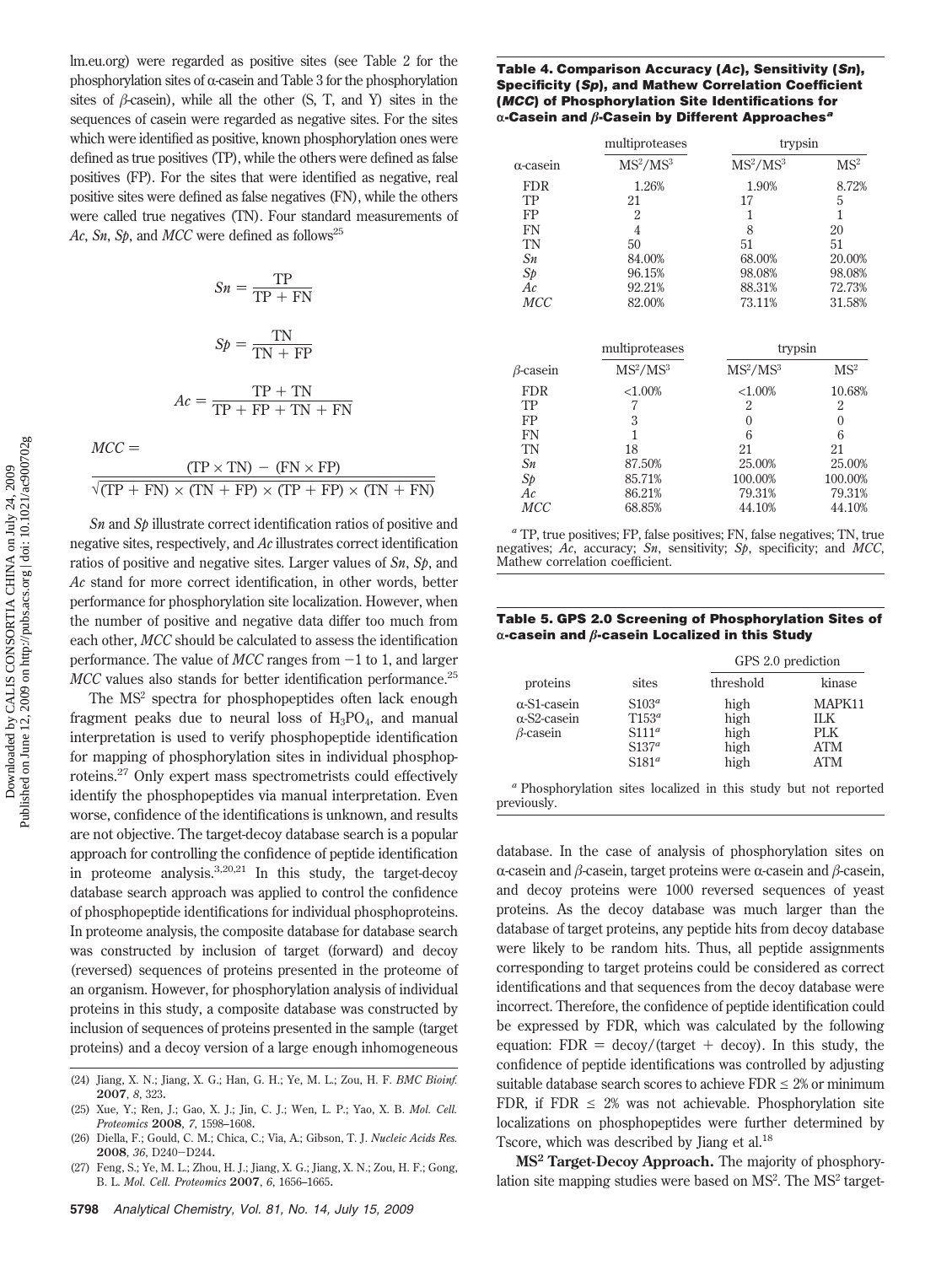

Figure 1. Number of target and decoy identifications and the percentage of target identifications using the MS<sup>2</sup> target-decoy strategy with Xcorr ≥2.0, 2.5, and 3.8 for singly, doubly, and triply charged peptides with increases in the value of ∆Cn for all charged peptides step by step. Sample: Phosphopeptides enriched from tryptic digests of  $\alpha$ -casein.

decoy approach refers to using only MS<sup>2</sup> spectra for a database search against the composite database in this study. To evaluate this approach, phosphopeptides in tryptic digests of two individual phosphoproteins, i.e.  $\alpha$ -casein and  $\beta$ -casein, were enriched separately by Ti<sup>4+</sup>-IMAC followed by LC-MS<sup>2</sup>-MS<sup>3</sup> analysis. The acquired MS<sup>2</sup> spectra were then searched against the composite database. As shown in Figure 1, a total of 2538 peptide identifications, including 586 target identifications (peptide identifications from  $\alpha$ -S1-casein or  $\alpha$ -S2-casein), and 1952 decoy identifications (identifications of reversed yeast sequences) were obtained for  $\alpha$ -casein without setting of cutoff filter. To improve the confidence of peptide identifications, the cutoff scores should be set to discriminate the correct hits from random hits. Different combinations of two cutoff scores, i.e., Xcorr and ∆Cn, were used to filter phosphopeptide identifications: Xcorr  $\geq 2.0$ , 2.5, and 3.8 for singly, doubly, and triply charged peptides, respectively, and increasing values of ∆Cn for all peptides. It is shown in Figure 1 that FDR decreases with increases in ∆Cn cutoff values from 0.00 to 0.30. This is reasonable as the stricter the filter criteria the more confident the peptide identification. However, with further

increases in ∆Cn cutoff values, FDR increased, and a significant fraction of decoy identifications remained even when the ∆Cn cutoff value was as high as 0.60. The above results indicated that the MS<sup>2</sup> target-decoy approach cannot effectively remove random hits. The minimum FDR of 8.72% was achieved when the ∆Cn cutoff value was 0.30, and the filter criteria is very strict for Xcorr and ∆Cn in unmodified peptide identification of proteome analysis with the Sequest algorithm. At this FDR value, the numbers of target and decoy identifications for  $\alpha$ -casein samples were 157 and 15, respectively. All of the 157 target peptide identifications (i.e., peptides derived from  $\alpha$ -casein) were phosphorylated peptides. Because FDR  $\leq 2\%$ cannot be achieved here, phosphorylation sites of  $\alpha$ -casein were determined by these phosphopeptides though their identifications are not confident enough. Among 25 known phosphorylation sites on  $\alpha$ -casein, only 5 sites (true positive) were localized with one false positive hit. The sensitivity (*Sn*) for the phosphorylation site analysis was only 20.00%. Other measurements, *Sp* (98.08%), *Ac* (72.73%), and *MCC* (31.58%),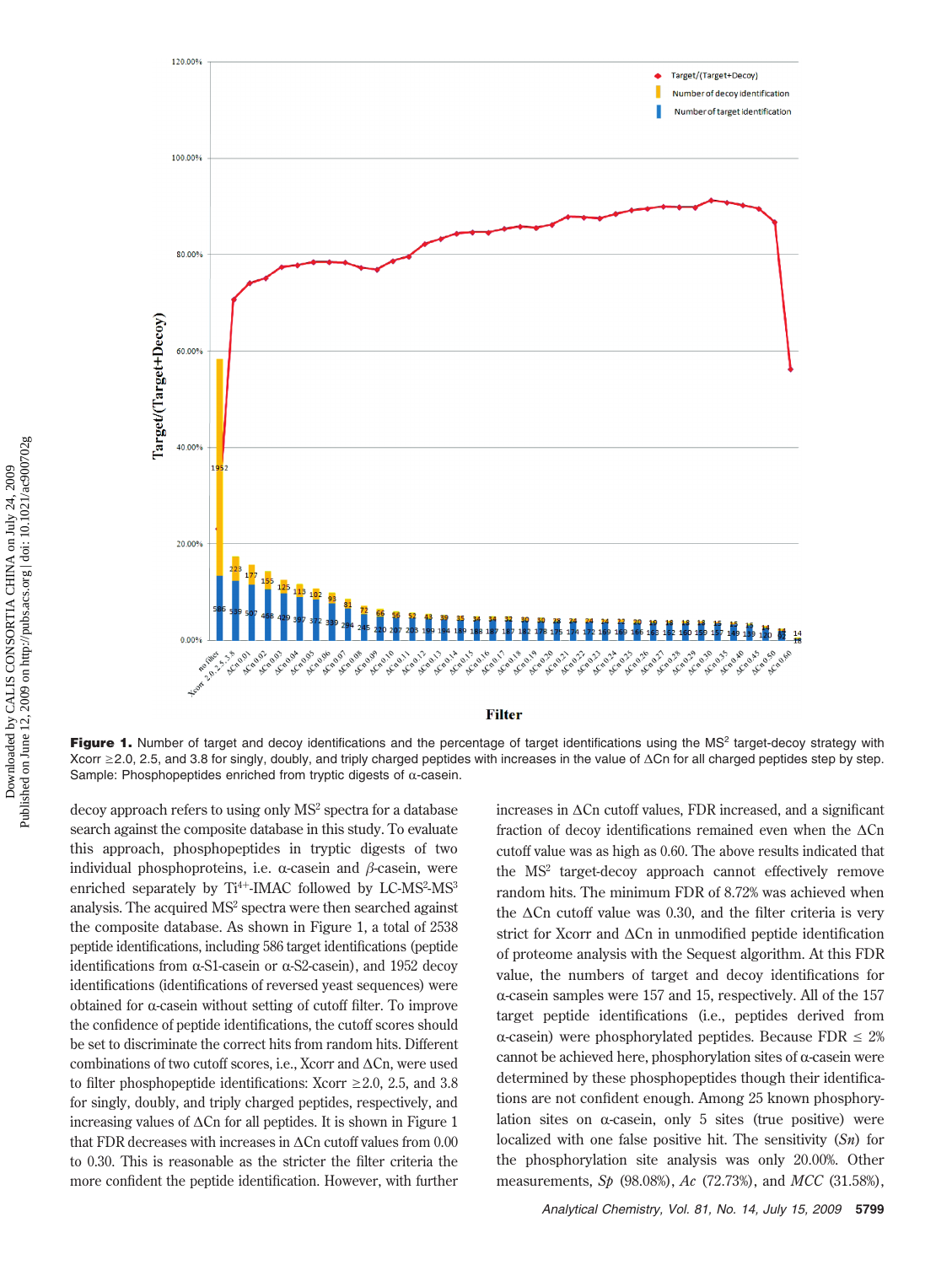

**Figure 2.** Target and decoy identifications and the percentage of target identifications using the MS<sup>2</sup>/MS<sup>3</sup> target-decoy strategy with increases in the value of Rank'm = 1, ∆Cn'm, and Xcorr's for all charged peptides step by step. Sample: Phosphopeptides enriched from tryptic digests of  $\alpha$ -casein.

are also given in Table 4. The same procedure was applied to map phosphorylation sites of  $\beta$ -casein. It was found that FDR  $\leq$ 2% could not be achieved either, and the minimum FDR was 10.68%. At this FDR value, only two sites were localized among eight known phosphorylation sites. The four measurements are also given in Table 4. Low sensitivity (*Sn* of 25.00%) was also observed for mapping of the phosphorylation sites on  $\beta$ -casein. From the above results, it can be concluded that the  $MS<sup>2</sup>$  targetdecoy search strategy cannot provide confident peptide identification and also lacks enough sensitivity for phosphorylation site mapping. This is because of the poor quality of the  $MS<sup>2</sup>$ spectra, which suppresses phosphopeptide matching scores assigned by the current database searching algorithm.3,28

**MS2/MS3 Target-Decoy Approach.** We have developed an approach termed the  $MS^2/MS^3$  target-decoy strategy for phosphoproteome analysis of HeLa cells.<sup>18</sup> In the strategy,  $MS<sup>2</sup>$  and MS<sup>3</sup> spectra acquired by LC-MS<sup>2</sup>-MS<sup>3</sup> analysis were first

verified to be valid MS<sup>2</sup>/MS<sup>3</sup> pairs for phosphopeptides on the basis of their charge state and neutral loss peak. Then  $MS<sup>2</sup>$ and MS3 spectra in the valid pairs were searched separately against a composite database, including forward and reversed sequences of a protein database. Only the phosphopeptides identified by both  $MS<sup>2</sup>$  and its corresponding  $MS<sup>3</sup>$  were accepted for further filtering, which greatly improved the reliability in phosphopeptide identification. It was found that sensitivity was significantly improved in the MS<sup>2</sup>/MS<sup>3</sup> strategy as the number of identified phosphopeptides was 2.5 times of that obtained by a conventional filter-based MS<sup>2</sup> approach. Because of the use of the target-decoy database, FDR of the identified phosphopeptides could be easily determined, and no manual validation was required. In this work, the MS<sup>2</sup>/MS<sup>3</sup> strategy was applied to analyze phosphorylation sites for individual phosphoproteins instead of a proteome sample, and a much smaller composite database containing only a few target proteins and 1000 yeast proteins with reversed sequences were

<sup>(28)</sup> DeGnore, J. P.; Qin, J. *J. Am. Soc. Mass Spectrom.* **1998**, *9*, 1175–1188. used.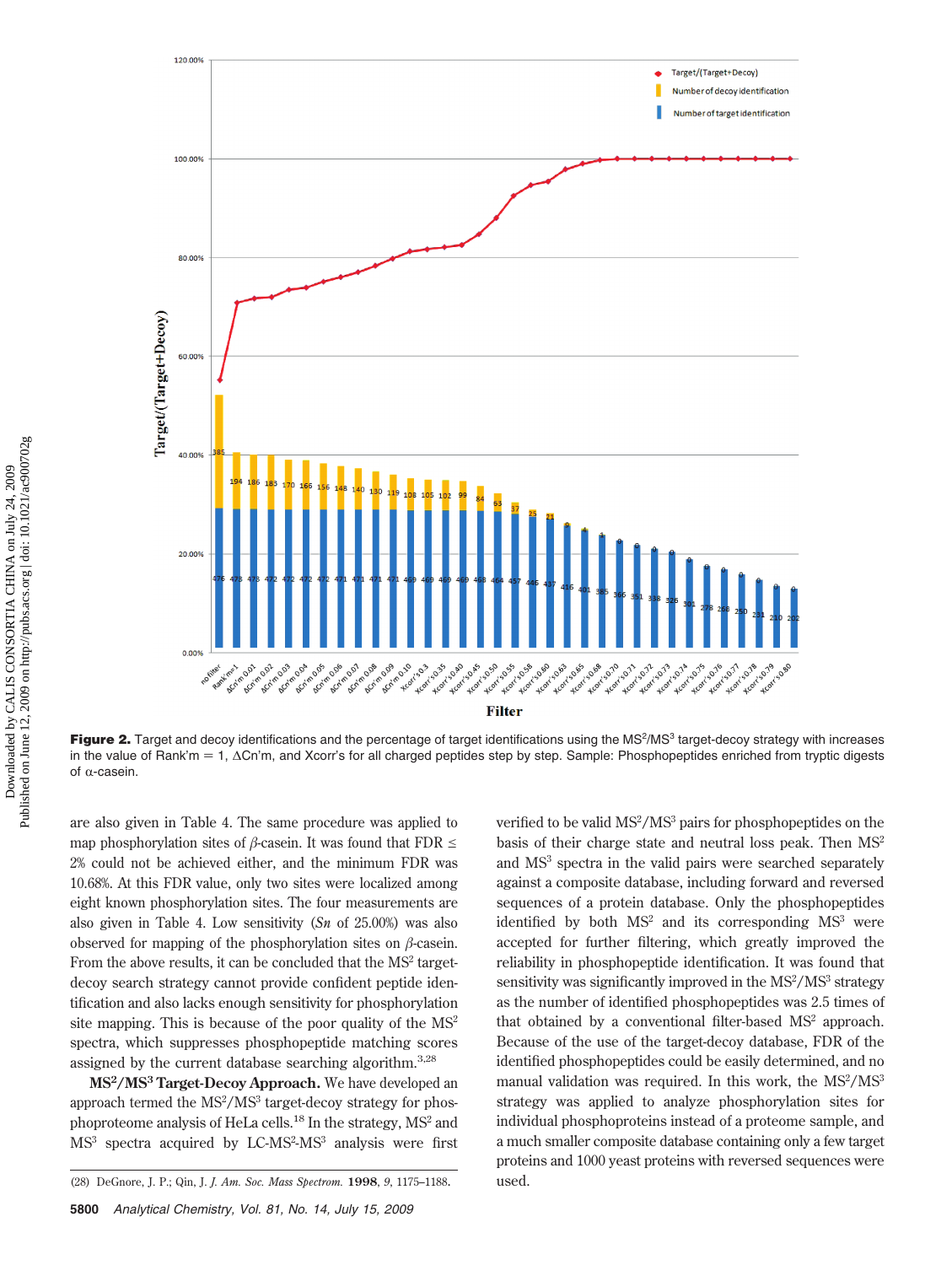Tryptic digests of the same phosphoprotein samples, i.e.,  $\alpha$ -casein and  $\beta$ -casein, were used to evaluate the performance of the  $MS^2/MS^3$  approach. The  $MS^2$  and  $MS^3$  spectra acquired by LC-MS<sup>2</sup>-MS<sup>3</sup> analysis of enriched phosphopeptides were processed with the  $MS<sup>2</sup>/MS<sup>3</sup>$  approach by a homemade software named APIVASE.<sup>18</sup> In the MS<sup>2</sup>/MS<sup>3</sup> approach, a few new defined scores, i.e., Rank'm, ∆Cn'm, and Xcorr's, were used to adjust the confidence of peptide identifications. These new scores were derived from the corresponding scores for a phosphopeptide identified by MS<sup>2</sup> and MS<sup>3</sup>. As shown in Figure 2, a total of 861 peptide identifications, including 476 target identifications (peptide identifications from  $\alpha$ -S1-casein or  $\alpha$ -S2casein) and 385 decoy identifications (identifications of reversed yeast protein sequences) were obtained after processing with the MS<sup>2</sup> /MS3 approach when no filter was used. Then different combinations of the three cutoff scores were used to filter phosphopeptide identifications using Rank'm  $= 1$ , further increasing the value of  $\Delta$ Cn'm until  $\Delta$ Cn'm  $\geq 0.1$ , and then further increasing the value of Xcorr's. It was found that when cutoff scores were increased step by step, decoy identifications were sharply decreased and finally disappeared totally. This indicated that random hits could be effectively removed in the MS2 /MS3 approach. When the values of the cutoff filters for the MS<sup>2</sup>/MS<sup>3</sup> target-decoy analysis were set as Rank'm = 1,<br>ACp'm > 0.1, and Naam's > 0.621, the result was that the  $\Delta$ Cn'm  $\geq$  0.1, and Xcorr's  $\geq$  0.631, the result was that the number of target identifications was 414, the number of decoy identifications was 8, and the FDR was 1.90%. At this FDR value, the four measurements for phosphorylation site mapping of R-casein were *Sn* (68.00%), *Sp* (98.08%), *Ac* (88.31%), and *MCC*  $(73.11%)$  (Table 4). Compared with the MS<sup>2</sup> target-decoy analysis, sensitivity (*Sn*) was increased sharply from 20.00% to  $68.00\%$ . The MS<sup>2</sup>/MS<sup>3</sup> approach resulted in localization of 17 sites among  $25$  known sites, while the  $MS<sup>2</sup>$  approach only resulted in localization of five sites. Besides, *Sn*, *Ac*, and *MCC* were all improved, which indicated a better performance of phosphorylation site mapping with the MS<sup>2</sup>/MS<sup>3</sup> approach. Confident identification of phosphopeptides from  $\beta$ -casein could also be achieved by the MS<sup>2</sup>/MS<sup>3</sup> approach, and FDR could be adjusted to  $\leq$ 2%. The four measurements for phosphorylation site mapping of  $\beta$ -casein are given in Table 4. Though the confidence of phosphopeptide identification was improved significantly, the performance of phosphorylation site mapping was not improved. This is mostly because four of the eight known sites are presented in one tryptic peptide (ELEELNVPGEIVEpSLpSpSpSEESITR, MW 2965.16). Analysis of this quadruply phosphorylated peptide is extremely difficult by  $LC-MS/MS$ , $^{29,30}$ and it was not identified in this study either. The localized phosphorylation sites by the MS<sup>2</sup> approach and MS<sup>2</sup>/MS<sup>3</sup> approach for  $\alpha$ -casein and  $\beta$ -casein are given in Table 2 and Table 3. Though the quadruply phosphorylated tryptic peptide in  $\beta$ -casein was not identified, two quadruply phosphorylated tryptic peptides (NANEEEYSIGpSpSpSEEpSAEVATEEVK and NTME-HVpSpSpSEEpSIISQETYKQEK), one doubly phosphorylated tryptic peptide (EQLpSTpSEENSK), and three singly phosphorylated tryptic peptides (TVDMEpSTEVFTK, TVDMEpSTEVFTKK, and KTVDMEpSTEVFTKK) in  $\alpha$ -casein were successfully identified

7569.

by the MS<sup>2</sup>/MS<sup>3</sup> approach, which led to localizing an additional 11 phosphorylation sites compared to the MS<sup>2</sup> approach. It is shown in Table 4 that few false positive localized phosphorylation sites were observed with this approach, which indicated that the controlling of confidence by target-decoy database searching with the small composite database is effective.

The improved confidence for phosphopeptide identifications by the MS<sup>2</sup>/MS<sup>3</sup> approach is mainly attributed to two reasons. The first reason is that only valid MS<sup>2</sup>/MS<sup>3</sup> pairs are submitted to the database search.  $MS^2$  without  $MS^3$  or with invalid  $MS^3$ are removed before the database search, which eliminates random hits caused by these spectra. The second reason is that only phosphopeptide identified by both  $MS<sup>2</sup>$  and  $MS<sup>3</sup>$  are considered as valid identification, which also significantly reduces random hits. Because of the improved confidence, the MS2 /MS3 approach allowed more poor spectra for identification of phosphopeptides if both MS<sup>2</sup> and MS<sup>3</sup> spectra were available for the phosphopeptide. For example, a singly phosphorylated peptide (KTVDMEpSTEVFTKK, triply charged) from  $\alpha$ -casein could not be identified by the MS2 approach because its Xcorr  $(2.79)$  and  $\Delta$ Cn  $(0.10)$  for the MS<sup>2</sup> database search did not pass the filter criteria. However, it can be effectively identified by the  $\rm MS^2/MS^3$  approach as the neutral loss  $\rm MS^3$  of the  $\rm MS^2$  can also match this triply charged peptide with Xcorr (3.64) and ∆Cn (0.14). Though the database scores assigned for this phosphopeptide were not high for both MS<sup>2</sup> and MS<sup>3</sup>, the combination of these information (Rank'm = 1,  $\Delta$ Cn'm = 0.396, and Xcorr's  $= 0.706$ ) resulted in high confident identification. The MS<sup>2</sup>/MS<sup>3</sup> approach allowed identification of phosphopeptides by spectra of relatively poor quality, which significantly improved the sensitivity for phosphorylation site mapping. It is known that phosphotyrosine (pY) containing peptides are relatively stable and often do not lose phosphoric acid to form predominant neutral loss peaks. $31$  Thus, no MS<sup>3</sup> spectra are available for these phosphopeptides, and so a limitation of the MS2 /MS3 approach is that peptides, which are phosphorylated only at tyrosine site, would not be identified in this strategy. Because of no neutral loss for these peptides, their  $MS<sup>2</sup>$  are more likely to be of good quality and could be easily identified only by MS<sup>2</sup>.

The sensitivity of this method was also investigated by analyzing different amount of  $\alpha$ -casein with and without Ti<sup>4+</sup>-IMAC enrichment of phosphopeptides after tryptic digestion (Table S6 of Supporting Information 1). It was found that when the amount of tryptic  $\alpha$ -casein decreased from 5  $\mu$ g to 10 ng, the number of the localized phosphorylation sites decreased from 18 to 6 and 10 to 6 with and without enrichment, respectively. It is clear that this method is very powerful for phosphorylation mapping, even when the individual phosphoproteins are at the nanogram level. It should be mentioned that the prior enrichment step is very effective for phosphorylation site mapping when the individual phosphoprotein is at the microgram level; however, the enrichment step can be skipped when the individual proteins are at the nanogram level. This may be resulted from the sample loss during the phosphopeptide enrichment process. For example, when phosphoproteins

<sup>(29)</sup> Stensballe, A.; Andersen, S.; Jensen, O. N. *Proteomics* **2001**, *1*, 207–222. (30) Sweet, S. M. M.; Creese, A. J.; Cooper, H. J. *Anal. Chem.* **2006**, *78*, 7563–

<sup>(31)</sup> Bodenmiller, B.; Mueller, L. N.; Mueller, M.; Domon, B.; Aebersold, R. *Nat. Methods* **2007**, *4*, 231–237.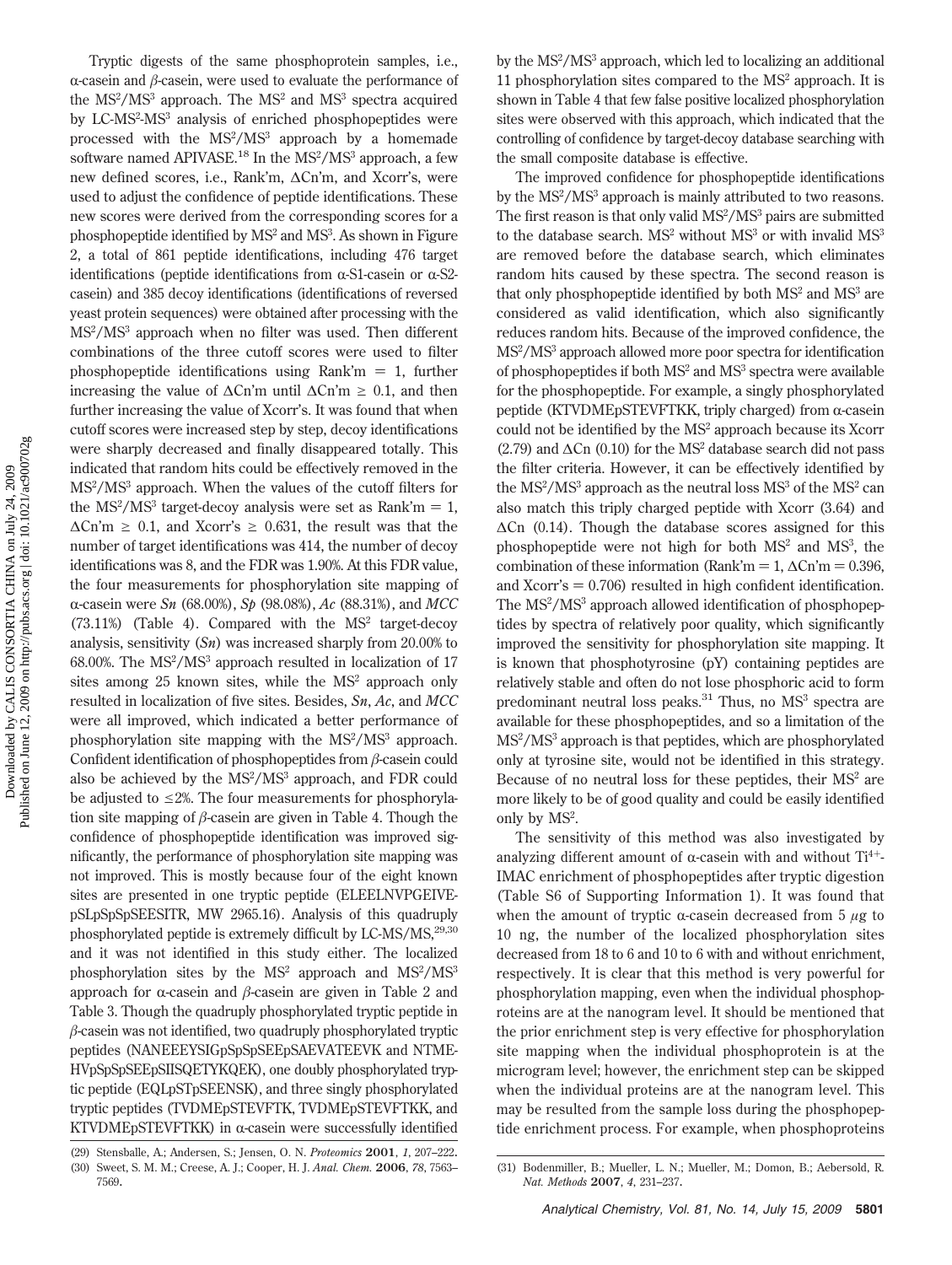#### **Scheme 1. Schematic Diagram of the MS2/MS3 Target-Decoy Strategy Combined with the Multiprotease Digestion Approach for Phosphorylation Site Mapping**



decreased to 100 ng, the recovery of quadruply phosphorylated peptide (NTMEHVpSpSpSEEpSIISQETYKQEK) of tryptic  $\alpha$ -casein may be much lower due to its strong interaction with the  $Ti<sup>4+</sup>$ -IMAC adsorbents, which leads to the missing identification of the four phosphorylation sites (S23, S24, S25, and S28 of  $\alpha$ -S2-casein) by adopting the phosphopeptide enrichment procedures. However, the quadruply phosphorylated peptide was successfully identified for analysis of a 100 ng sample without prior phosphopeptide enrichment. Thus, higher sensitivity for mapping of phosphorylation sites of individual proteins may be achieved by directly analyzing phosphoprotein digests, when only a minute individual phosphoprotein sample is available.

**Multiprotease Digestion Approach.** Comprehensive mapping of phosphorylation sites in individual phosphoproteins requires obtaining as complete sequence coverage as possible. Adoption of multiple proteases for digestion of target phosphoproteins is a practical way to improve protein sequence coverage and phosphorylation site coverage for phosphorylation site analysis of individual proteins. $14,32$  In order to increase phosphorylation site coverage, sequence-specific proteases and low-specificity proteases were also used for protein digestion in this work (Table 1). The scheme of the multiprotease approach combined with the MS<sup>2</sup>/MS<sup>3</sup> target-decoy strategy is outlined in Scheme 1. The phosphoprotein sample was separately digested with multiple proteases. Phosphopeptides were then separately enriched by Ti<sup>4+</sup>-IMAC from individual peptide mixtures followed by LC-MS<sup>2</sup>-MS<sup>3</sup> analysis. The acquired MS<sup>2</sup> and MS<sup>3</sup> spectra were then processed by the MS2 /MS3 target-decoy strategy. The localized phosphorylation sites by each protease are outlined in Tables 2 and 3. We have identified a total of 21 of 25 phosphorylation sites of  $\alpha$ -casein (7 of 10 phosphorylation sites of  $\alpha$ -S1-casein and 14 of 15 phosphorylation sites of  $\alpha$ -S2-casein) and 7 of 8 phosphorylation sites of  $\beta$ -casein (Tables S1 and S2 in Supporting Information 1 for the identified phosphorylation sites and their

corresponding phosphopeptides; refer to Supporting Information 2 for the  $MS<sup>2</sup>$  and  $MS<sup>3</sup>$  spectra of the identified unique phosphopeptides). If the phosphoproteins were digested with a single sequence-specific protease trypsin, 16 phosphorylation sites from  $\alpha$ -casein were identified, and only two phosphorylation sites were identified from  $\beta$ -casein. Especially, the four phosphorylated sites (S30, S32, S33 and S34) on  $\beta$ -casein could not be identified by trypsin digestion; however, they were successfully identified by proteinase K and thermolysin digestion. The four measurements for the overall performance of phosphorylation site mapping using the multiproteases digestion approach for  $\alpha$ -casein were  $Sn$ (84.00%), *Sp* (96.15%), *Ac* (92.21%), and *MCC* (82.00%), which was better than the using only trypsin (Table 4). A similar result was obtained from tryptic  $\beta$ -casein as shown in Table 4. It is obvious that more comprehensive phosphorylation site maps could be obtained by using multiple proteases digestion.

Above results clearly demonstrated that multiple protease digestion coupled with the MS<sup>2</sup>/MS<sup>3</sup> strategy could improve the sensitivity for phosphorylation site mapping. However, besides positive identifications (the known sites), there were also some false positive identifications (not reported previously) achieved for  $\alpha$ -casein and  $\beta$ -casein. In order to predict the possible phosphorylation sites on  $\alpha$ -casein and  $\beta$ -casein, the computational software of GPS 2.0 (http://bioinformatics.lcd-ustc.org/ gps2/), which is a useful tool for predicting protein phosphorylation sites and their cognate protein kinases (PKs), was used.<sup>25</sup> It was found that the two novel phosphorylation sites of  $\alpha$ -casein and three novel phosphorylation sites of  $\beta$ -casein localized in this study (false positive identifications) were matched with the predicted sites in highest stringency level (Table 5). This indicated that these false positive identifications are not necessarily inaccurate.

The computation time for database searching for the identification of phosphopeptides is much longer than that for the identification of unmodified peptides due to the setting of multiple dynamic modifications. The database search time will be further increased when nonspecific enzymes are used for digestion of proteins as much more peptides will be generated in silico. Herein,

<sup>(32)</sup> MacCoss, M. J.; McDonald, W. H.; Saraf, A.; Sadygov, R.; Clark, J. M.; Tasto, J. J.; Gould, K. L.; Wolters, D.; Washburn, M.; Weiss, A.; Clark, J. I.; Yates, J. R. *Proc. Natl. Acad. Sci. U. S. A.* **2002**, *99*, 7900–7905.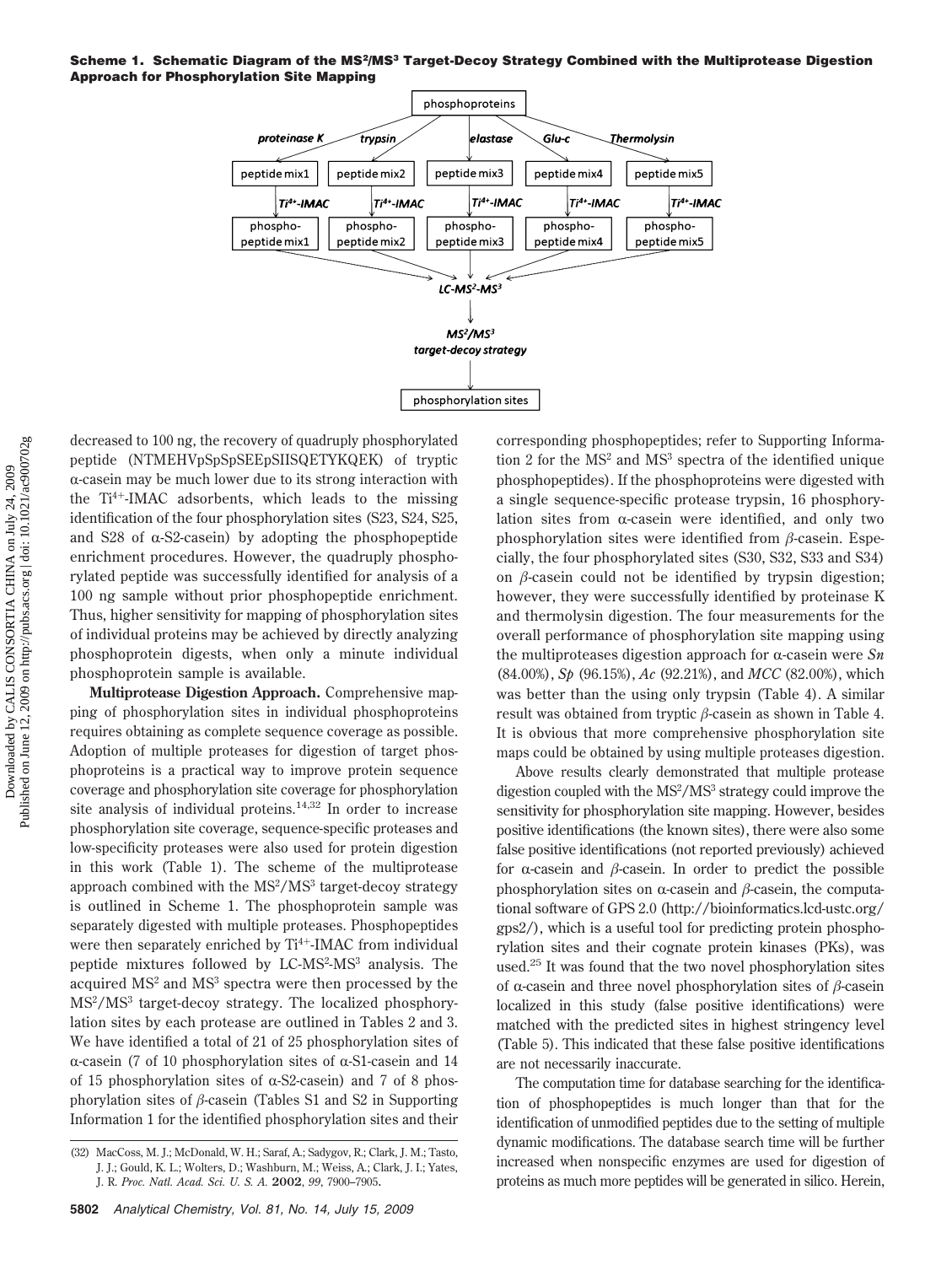## **Table 6. Average Computation Time for One MS Spectrum Spent on Searching against Proteome and Targeted Databases with Different Enzymes***<sup>a</sup>*

|                                               | proteome database <sup><math>b</math></sup> |                                | targeted database <sup><math>c</math></sup> |                              |
|-----------------------------------------------|---------------------------------------------|--------------------------------|---------------------------------------------|------------------------------|
| enzyme name                                   | $MS2$ (s)                                   | $MS3$ (s)                      | $MS2$ (s)                                   | $MS3$ (s)                    |
| $Glu-C$<br>trypsin<br>elastase<br>thermolysin | 2.34<br>3.55<br>9.43<br>8.54                | 3.51<br>6.01<br>13.16<br>14.77 | 0.10<br>0.12<br>0.12<br>0.14                | 0.13<br>0.17<br>0.16<br>0.26 |
| proteinase K                                  | 114.45                                      | 465.90                         | 2.48                                        | 10.38                        |

*<sup>a</sup>* The same 1000 MS spectra were used to investigate the computation time spent on searching against proteome and targeted databases with different enzymes on the same computer (see the cleavage sites of the enzymes in Table 1). *b* Proteome database includes bovine database (32947 entries) and its reversed version. *<sup>c</sup>* Targeted database includes 4 target proteins and 1000 decoy proteins.

the average computation time for one MS spectrum spent on searching against proteome database and targeted databases with different enzymes was investigated (Table 6). As shown, when nonspecific enzyme proteinase K was used, the computation time for global phosphoproteome analysis sharply increased to 114.45 s (32 times longer than that using trypsin) for average one  $MS<sup>2</sup>$ spectrum and 465.90 s (77 times longer than that using trypsin) for average one MS<sup>3</sup> spectrum. In a single 100 min LC-MS<sup>2</sup>- $MS<sup>3</sup>$  analysis, about 10000  $MS<sup>2</sup>$  spectra and more than 4000 MS3 spectra were acquired, that means it will cost us about 34 days to search against bovine database (totally 65894 entries). Therefore, it is not feasible for global phosphoproteome analysis for such a long time on database search. This is why most part of phosphoproteome analysis is performed by avoiding usage of nonspecific enzyme. The situation is different for the phosphorylation analysis of individual proteins when proteinase K was used. The average computation time spent on one spectrum is  $2.48$  s for MS<sup>2</sup> and  $10.38$  s for MS<sup>3</sup>. Compared with global phosphoproteome analysis, the computation time is dramatically decreased. This is because that the target protein is known, the corresponding database can be much smaller. Hence, using a nonspecific enzyme is feasible for the mapping of phosphorylation sites on individual phosphoproteins in terms of computation time.

**Effect of Background Proteins on Phosphorylation Site Mapping.** The aim of this study is to present an approach to comprehensively map phosphorylation sites on individual phosphoproteins. Generally speaking, phosphoproteins to be analyzed are typically purified from very complex protein mixtures, and the purification is often not very specific. Thus, presence of some background proteins with the phosphoproteins is often unavoidable. These phosphopeptides derived from background proteins may interfer with localization of phosphorylation sites on the phosphoproteins of interest. To investigate this influence, we conducted phosphorylation site mapping of the cyclic AMPdependent protein kinase (PKA) sample, which was purchased from Sigma (product number P5511). As the PKA was extracted from bovine heart, some background proteins may also have been presented in the sample. To identify these proteins, the PKA sample was digested by multiple proteases separately, and the resultant digests were analyzed by nano-LC-MS<sup>2</sup>. The acquired MS2 spectra were then searched using Sequest against a composite database, including the original bovine database and

a reversed version of the bovine database. Finally, 261 proteins were identified from this sample at  $FDR \leq 2\%$  (see Table S3 in Supporting Information 1 for the complete list of identified proteins and their peptides). Among the identified proteins, four PKA subunits, i.e., type I-alpha regulatory subunit (IPI00714984, SWISS-PROT:P00514), type II-alpharegulatorysubunit(IPI00693176, SWISS-PROT: P00515), catalytic subunit alpha (IPI00696203, SWISS-PROT: P00517), and catalytic subunit beta (IPI00693602, SWISS-PROT: P05131-1), were identified. Though this sample has PKA activity, it is far from pure. Many abundant proteins coexist with PKA subunits. To avoid the interference of phosphopeptides derived from background proteins on the identification of phosphopeptides derived from phosphoproteins of interest during database searching, we included all of these proteins in the composite database for phosphorylation site mapping. Therefore, a composite database, including all 261 identified proteins and 1000 reversed yeast sequences, was constructed for phosphorylation site mapping of the PKA sample. The procedure for mapping the phosphorylation site of PKA using the multiple protease digestion approach coupled with the  $MS^2/MS^3$  strategy was the same as that for  $\alpha$ -casein and  $\beta$ -casein. Finally, 64 phosphorylated proteins were identified by controlling the confidence of phosphopeptide identification with FDR  $\leq 2\%$ (see Table S4 in Supporting Information 1 for the identified phosphoproteins and phosphopeptides). The four PKA subunits were also found to be phosphorylated (see Table S5 in Supporting Information 1 for the details of identified phosphopeptides from four PKA subunits; refer to Supporting Information 2 for the MS<sup>2</sup> and MS3 spectra of identified unique phosphopeptides from PKA subunits). As shown in Table 7, a total of 17 phosphorylated sites were identified from the 4 proteins, including 5 novel phosphorylated sites and 12 known sites. The above results indicated that the combination of the multiple protease digestion approach and the  $MS<sup>2</sup>/MS<sup>3</sup>$  strategy is able to comprehensively map phosphoproteins of interest, even in presence of some background proteins.

In the above case, proteins presented in the sample were first identified, and then a composite database including these proteins was constructed for phosphorylation site mapping. This two-step approach was very time-consuming and labor intensive. In most cases, the sequences of interested phosphoproteins are known, and background proteins presented in the sample are unknown. If the inclusion of background proteins in the composite database has no significant effect on the performance of phosphorylation site mapping on interested phosphoproteins, then the first step could be skipped. To investigate this possibility, we applied a composite database containing only the sequences of the 4 PKA subunits and 1000 reversed yeast proteins for a database search. The localized phosphorylation sites are also listed in Table 7. The phosphorylation sites identified by trypsin and proteinase K were the same for both databases, while two phosphorylation sites failed to be identified by thermolysin when the small database was used. It is nice that one of the two phosphorylation sites could be identified by proteinase K. Thus, overall only one phosphorylation site failed to be identified when the database containing only the PKA subunits and yeast decoy sequences was used. On the basis of the number of the identified phosphorylation sites, we can conclude that the sensitivity of phosphorylation mapping was not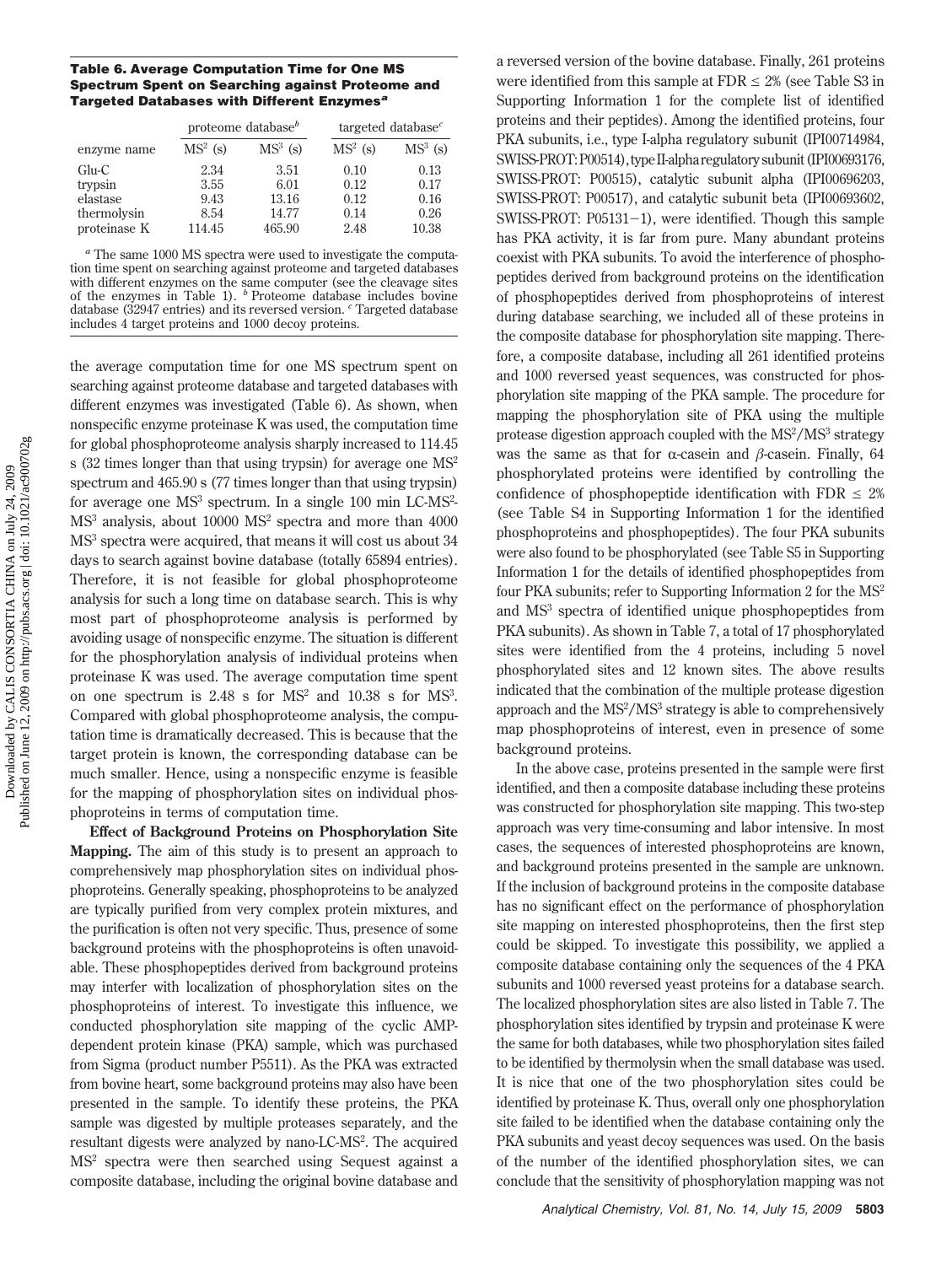# Table 7. Phosphorylation Sites of a Cyclic AMP-Dependent Protein Kinase (PKA) Sample Identified by the MS<sup>2</sup>/MS<sup>3</sup> **Target-Decoy Strategy Combined with the Multiprotease Digestion Approach**

|                                  |                                                                                        |                                                                              |         | $MS^2/MS^{3a}$ |                                                                  |                                                                                      |
|----------------------------------|----------------------------------------------------------------------------------------|------------------------------------------------------------------------------|---------|----------------|------------------------------------------------------------------|--------------------------------------------------------------------------------------|
| PKA subunit                      |                                                                                        | trypsin                                                                      | $Glu-C$ | elastase       | thermolysin                                                      | proteinase K                                                                         |
| type I-alpha regulatory subunit  | $S76^b$<br>$S82^b$<br>$S100^{b,c}$                                                     | $\sqrt{\bullet}$<br>$\sqrt{\bullet}$                                         |         |                |                                                                  | $\sqrt{\bullet}$<br>$\sqrt{\bullet}$                                                 |
| type II-alpha regulatory subunit | S45 <sup>c</sup><br>$\mathbb{S}48^c$<br>T49 <sup>d</sup><br>$S75^{b,c}$<br>$S77^{b,c}$ |                                                                              |         |                | $\sqrt{\bullet}$<br>$\sqrt{ }$<br>$\sqrt{ }$<br>$\sqrt{\bullet}$ | $\sqrt{\bullet}$<br>$\sqrt{ }$<br>$\sqrt{ }$<br>$\sqrt{\bullet}$<br>$\sqrt{\bullet}$ |
| catalytic subunit alpha          | $S96^{b,c}$<br>S380 <sup>d</sup><br>$\text{S11}^{b,c}$<br>$S15^d$<br>$S140^{b,c}$      | $\sqrt{\bullet}$<br>$\sqrt{\bullet}$<br>$\sqrt{\bullet}$                     |         |                |                                                                  |                                                                                      |
|                                  | $T196^b$<br>$T198^{b,c}$<br>$T202^b$<br>$\mathrm{S}263^d$<br>S339 $b,c$                | $\sqrt{\bullet}$<br>$\sqrt{\bullet}$<br>$\sqrt{\bullet}$<br>$\sqrt{\bullet}$ |         |                | $\sqrt{\bullet}$                                                 | $\sqrt{\bullet}$<br>$\sqrt{\bullet}$<br>√♦                                           |
| catalytic subunit beta           | S325 <sup>d</sup><br>$S342^b$                                                          | $\sqrt{\bullet}$                                                             |         |                | $\sqrt{ }$<br>$\sqrt{ }$                                         |                                                                                      |

 $a \sqrt{\frac{a}{a}}$  Database search against a composite database including 4 PKA subunits and 1000 decoy proteins.  $\bullet$  Database search against a composite database including 261 target proteins and 1000 decoy proteins. <sup>b</sup> Phosphorylation site information from ExPasy (http://www.expasy.org).<br><sup>c</sup> Phosphorylation site information from Phospho.ELM (http://phospho.elm.eu.org). <sup></sup> previously.

significantly compromised for the phosphorylation site locations on the target proteins of interest when the sequences of background proteins were not included in the composite database, and also no extra novel phosphorylation sites (most probably false positive identifications) were identified when the small database was used, which indicated that the phosphopeptides derived from other 60 phosphoproteins did not lead to false positive identifications of phosphopeptide from PKA proteins. This is largely attributed to the highly confident identification of phosphopeptides by the MS<sup>2</sup>/MS<sup>3</sup> approach. Thereby, the confidence of phosphorylation site mapping was not compromised by using a small database either. The above results confirmed that the inclusion of background proteins in the composite database has no significant effect on the performance of phosphorylation site mapping on the phosphoproteins of interest, and so the identification of background proteins before phosphorylation site mapping of the proteins of interest was not necessary for most cases. The exception in these cases may be that the phosphoproteins of interest coexisted with many highly abundant phosphoproteins. Then, identification of these abundant proteins for inclusion in the composite database is necessary.

In order to investigate the reliability of identified phosphorylation sites, we used the computational software of GPS 2.0 to predict the phosphorylation sites of PKA, and the results are listed in Table 8. In the five novel phosphorylation sites localized in this study, four of them were matched with the predicted sites in the highest stringency level, and one was matched with the predicted ones in the medium stringency level. So, these novel phosphorylation sites may be true positive identifications. PKA is a key enzyme in the modulation of intracellular processes in eukaryotes and is also implicated in several human diseases. $33-35$  The predicted kinases responsible for the phosphorylation of the sites

## **Table 8. GPS 2.0 Screening of New Phosphorylation Sites of PKA Subunits Localized in This Study**

|                                                                           |                                       | GPS 2.0 prediction |                            |  |
|---------------------------------------------------------------------------|---------------------------------------|--------------------|----------------------------|--|
| <b>PKA</b>                                                                | sites                                 | threshold          | kinase                     |  |
| type II-alpha regulatory subunit                                          | T49 <sup>c</sup><br>S380 <sup>c</sup> | high<br>high       | CDK <sub>6</sub><br>PKCe   |  |
| catalytic subunit alpha                                                   | S15 <sup>c</sup><br>S263 <sup>c</sup> | high<br>medium     | PKCe<br>CAMK <sub>2a</sub> |  |
| catalytic subunit beta                                                    | S325 <sup>c</sup>                     | high               | PKG <sub>2</sub>           |  |
| $\epsilon$ Dheenheurlation attes localized in this study but not repeated |                                       |                    |                            |  |

*<sup>c</sup>* Phosphorylation sites localized in this study but not reported previuosly.

on PKA are also listed in the Table 8. This information may be useful for further studies of the biological function of PKA.

#### **CONCLUSION**

It was our aim to develop a method that would facilitate comprehensive, sensitive, and reliable phosphorylation site mapping of individual phosphoproteins. To realize this goal, we presented a modified target-decoy database searching strategy for the first time to control the confidence of phosphopeptide identification for phosphorylation site analysis of individual phosphoproteins by using a much smaller composite database, including only target protein sequences and a small decoy database. Because the confidence of phosphopeptide identifications could be easily assessed by the fraction of decoy identification, no manual interpretation of spectra was required to localize phosphorylation sites. Four standard measurements of *Sn*, *Sp*, *Ac*, and *MCC* were defined to evaluate the performance of phosphorylation site mapping. As the information obtained from neutral loss  $MS<sup>3</sup>$ 

<sup>(33)</sup> ChoChung, Y. S.; Pepe, S.; Clair, T.; Budillon, A.; Nesterova, M. *Crit. Rev. Oncol. Hematol.* **1995**, *21*, 33–61.

<sup>(34)</sup> Aandahl, E. M.; Aukrust, P.; Skalhegg, B. S.; Muller, F.; Froland, S. S.; Hansson, V.; Tasken, K. *Faseb J.* **1998**, *12*, 855–862.

<sup>(35)</sup> Kammer, G. M. *Arthritis Rheum.* **1999**, *42*, 1458–1465.